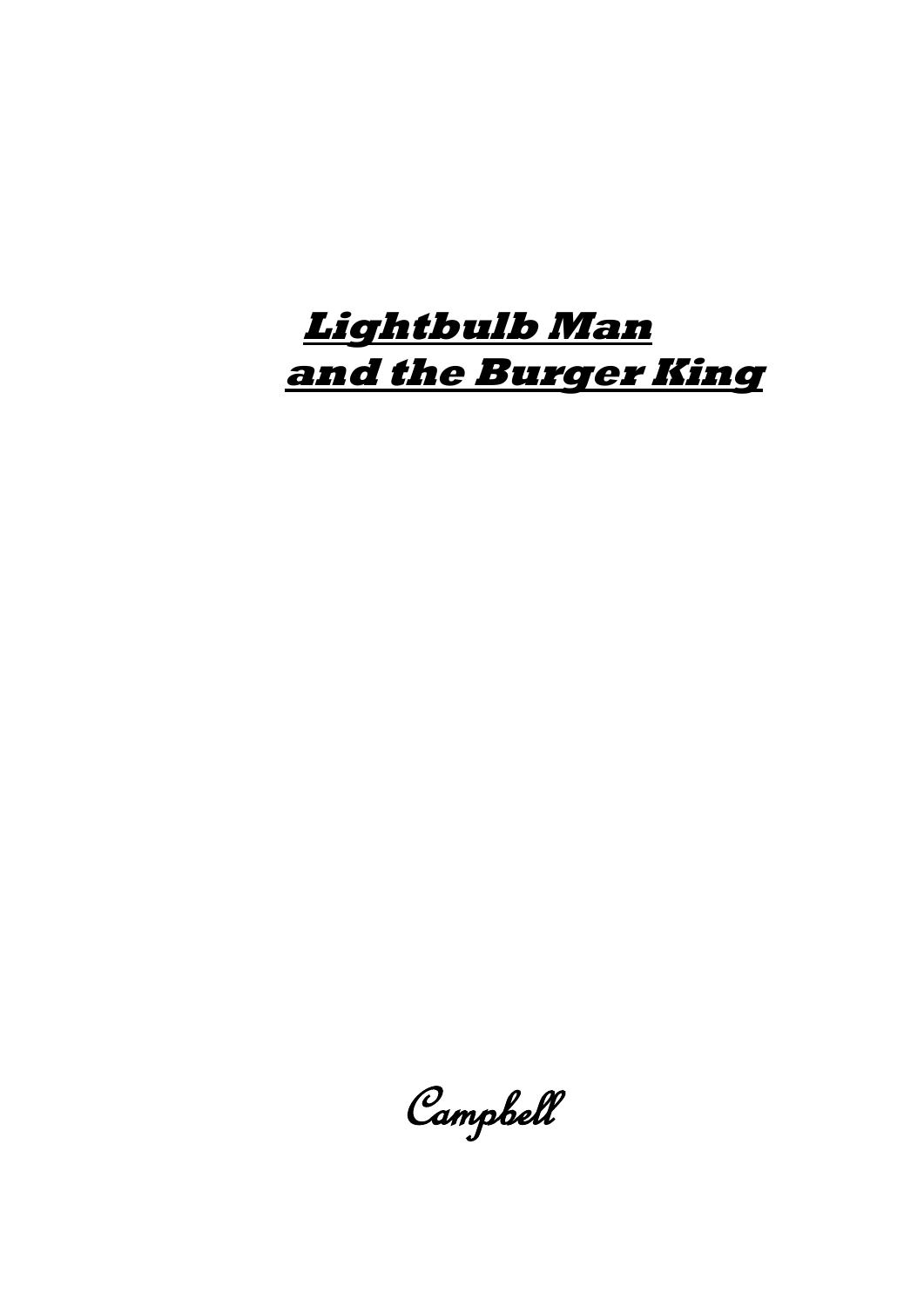$\blacklozenge$ 

Dan Polatc pulled the unmarked police car up to the speaker before he realised the drive-thru was closed. The large red, white and yellow Burger King sign was still lit above the entrance but the serving windows were dark. He reversed into a parking bay and got out. It was probably better to go inside. Using the drive-thru brought back too many memories. He could see the counter staff agitating the fries but no customers, hardly surprising at quarter to midnight on tonight of all nights.

He shrugged his civvy coat shut, feeling naked underneath without his baton and cuffs. The absence of radio noise reminded him that he was out of reach and he missed the constant barrage of immediate messages the rest of the shift were busy dealing with. Somewhere in the distance a police siren started up as if to prove the point.

He glanced up at the night sky, the star field hidden by a blanket of cloud that was pregnant with winter promise. Christmas had passed without the white stuff but tonight was a different story. Cold and breezy, and looking like snow. Not the best night for a milkshake but under the circumstances it seemed like the most appropriate way to toast the New Year. Anything to get him out of the station where he"d spent the last hour clearing out his locker.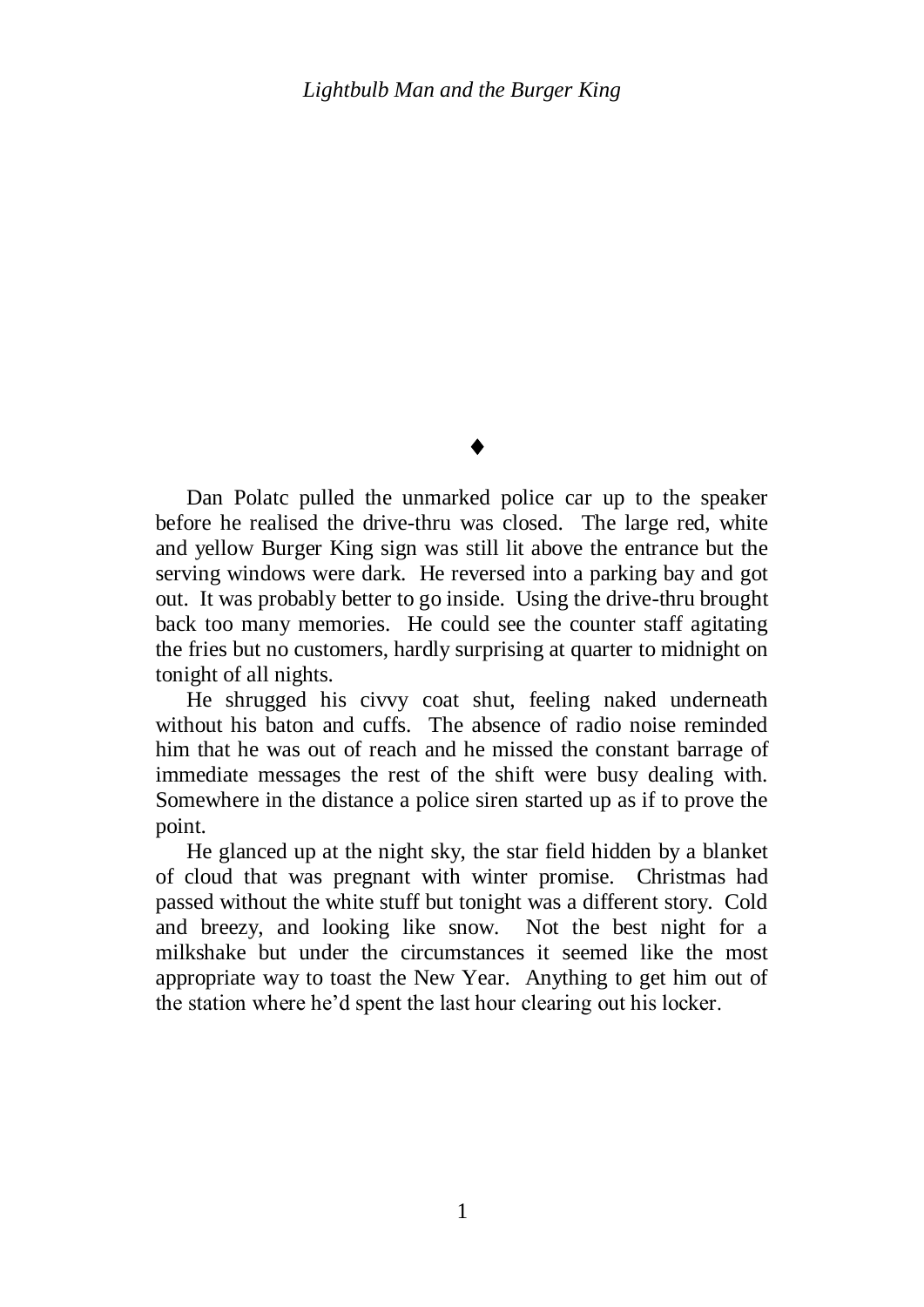## $\blacklozenge$

The poster Sellotaped inside the locker door read,

#### **Dan was a nice lad, Until they mentioned Toller Lane…**

The two cartoons accompanying the words showed a caricature of Dan Polatc in the top left corner followed by an axe-wielding maniac at the bottom. The maniac was actually Jack Nicholson in "The Shining" but that was because Jill couldn"t manage two Dan drawings in one day and in any case she"d never seen Constable Polatc looking anything but placid so how could she characterise that?

Dan stood in front of the open locker and wondered where to start? He hadn"t realised just how difficult his last day was going to be but clearing his locker should have been the easiest part. It was proving to be anything but. There were actually two lockers, a full length one for hanging uniform and outdoor clothing and a top locker for whatever you didn"t use that often. Dan"s top locker held his PSU bag, a blue denim holdall with his riot gear and stab vest. The last few years of his service he"d been in plain clothes, still with the shift but a sort of halfway house between uniform and CID, so the blue bag had stayed put.

He ignored the top locker for now, concentrating on the narrow shelf above the hanging rail in the main locker. A peel off desk calendar was hooked to the wall with the last day of the year still attached. Dan glanced at his watch. 11pm. Only an hour to midnight. There wasn't a calendar for next year. He wouldn't need it. This was his final shift before retirement.

Thirty years and soon it would be goodnight Vienna.

Most of the controlled items had already been returned; the stack of completed pocket books, the CS spray, his side-handled baton and rigid handcuffs. Even his radio and harness had been handed in so he couldn"t even hear the rest of the shift chasing their tails on a typically busy New Years Eve. They were working full nights but Dan had been dropped back to 5x3 as a concession to his leaving. It wasn't much of a concession because he'd rather have worked alongside them one last time. Leaving the station while they were still on the streets felt a bit like skulking out the back door. No farewell handshakes. No pats on the back. No goodbyes.

Without the tools of his trade he felt like a driver without his seatbelt. He'd done that once early on, flying out to an immediate in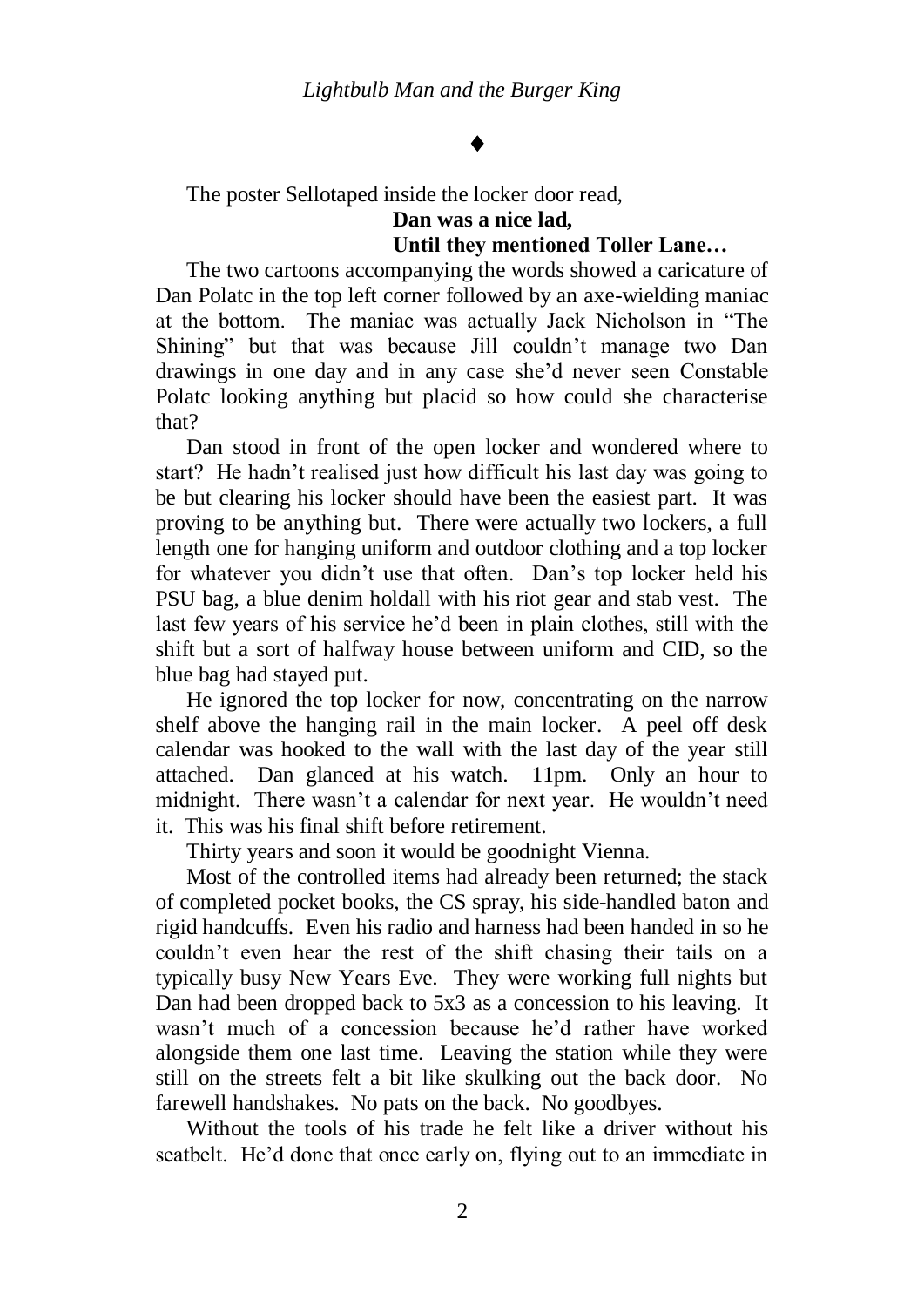#### *Lightbulb Man and the Burger King*

a patrol car while he rolled about in his seat on every bend. He was rolling now and had to steady himself against the locker door.

Then he saw the flip album that Mac had given him three months ago, the leather bound photo album confirming why he felt so empty.

## $\blacklozenge$

The first picture went way back, a faded colour print from 1976. Two bobbies in the report writing room of an ancient police station. Bob Maggot sat with his tunic unbuttoned at an Imperial typewriter, a cigarette burning in the ashtray beside him. Keith Hellas leaned against the wall next to a notice board that had a Photofit of some long forgotten criminal. His tunic was fastened but he still managed to look like he"d just got out of bed. A peaked cap with its distinctive chequered headband and Police badge sat on the windowsill. The picture was a catalogue of what had changed in the modern police service. There were no more typewriters and no more tunics and it was almost a sacking offence to be caught smoking in the police station. The days of having a fag while you one-fingertapped your crime report were long gone, and only inspectors and traffic officers wore peaked caps.

Dan wallowed in nostalgia, that sweet sorrow of remembering better times that weren"t really better at all. Just different.

The album was for six by four prints but many of the early photos were three by threes. They were all in colour but a different colour to the modern digital images, a muted colour fading towards blue as the red bled away, much as the memories had faded until the photos brought them back.

The second picture was of Dan with his driving instructor on Snake Pass in the winter of "79. They were standing next to an unmarked police car in a snowdrift and Dan suddenly remembered how he"d almost failed on the spot when he"d skidded into the dirty white wall. The ploughed snow was piled at the side of the carriageway, blasted and pitted by the grime of the road. The instructor had taken pity on him and not mentioned it in his report, and Dan had passed third in his class at the end of the course.

There were a couple of Polaroids of Dan in his SOCO days; leaning against a car he"d just examined in the police garage, or pretending to dust a window with his squirrel brush, his civvy jacket covered in silver powder. But it was the photos of the shift outing to Alton Towers that brought home another truth.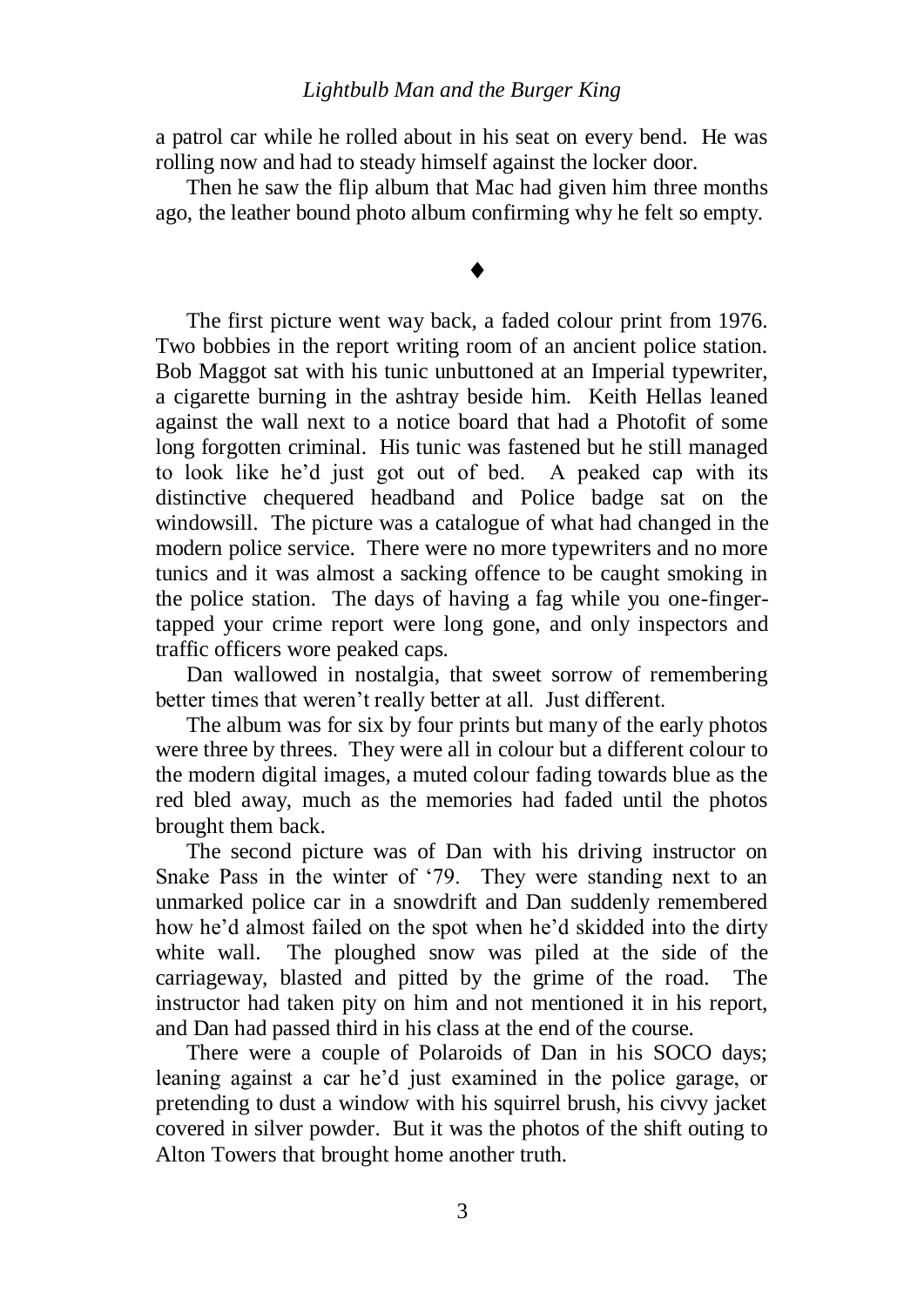Big Mac. The burger king.

Dan upended the waste bin he"d been intending to dump his rubbish in and sat down. Mac was the reason he was in plain clothes, and the reason he felt so empty after four years together.

## $\blacklozenge$

One of their first jobs as the shift Crime Managers had almost burst Mac"s cool, calm and collected bubble. The complainant for the theft from dwelling was North Country Housing, an organisation that provided low rent accommodation for low rent tenants, and it was difficult to tell who were the biggest crooks. The bedsit came furnished but only a moron would consider the furniture fit for human usage.

And only a bigger moron would steal it when he left.

Two phone calls and a visit to North Country Housing came up with a forwarding address, another sign they weren't dealing with a criminal mastermind, and by the time they were knocking on Tom Witty"s door a plan had been formulated. If they got the right answers this could go away, reducing national crime statistics and reforming an offender who hopefully wouldn"t be so foolish again.

Witless Witty answered the door and the gormless look on his face told Mac this was going to be a cakewalk. The teenage girl tucking the baby into its cot made it even easier. Mac sat on one of the stolen chairs and smiled then spelled it out the way it was.

"Right. Let's get one thing straight. With a bit of goodwill here you won"t have to go in the cells. Won"t even have to be arrested. If you tell me the truth"

Either Mac"s friendly manner fostered trust or Witty was truly witless because he confessed everything in thirty seconds flat. Bottom line, they had no money, a new baby, and North Country Housing had been ignoring their pleas for an upgrade, so he took the furniture when he left as compensation.

Dan kept quiet. This was Mac's show.

"Okay. This is what you"re going to do. You are going to take the furniture to the housing office and apologise. I"ve had a word with them and they'll withdraw the complaint. I'm off until Monday. Then I'm going to check with them."

Here"s where Mac tried to show his inner steel, his voice dropping an octave as he leaned into Witty"s face.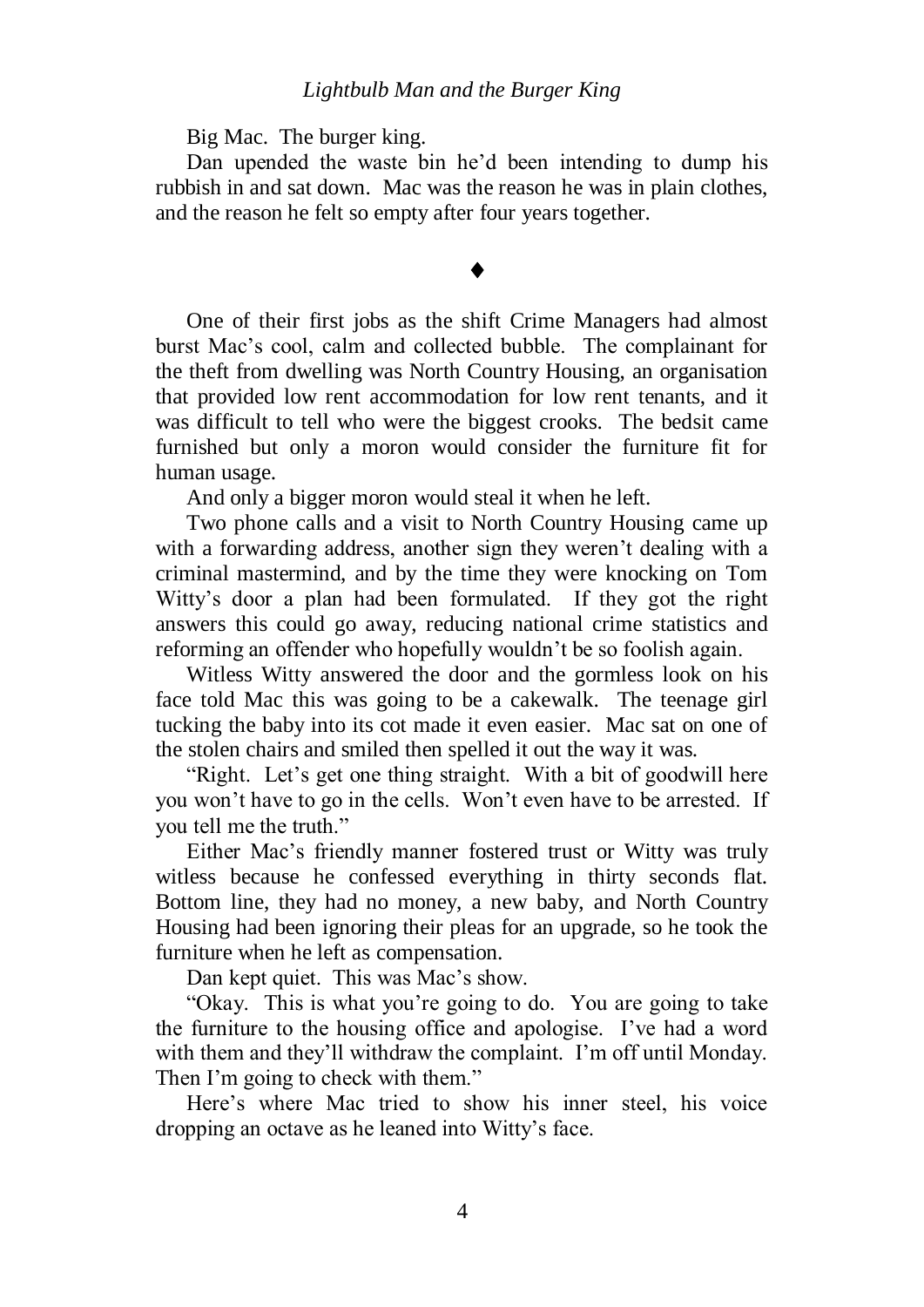"And you"d better have done it by then or I will be one pissedoff-person."

Dan almost burst out laughing. Pissed-off-muthafucka he could have understood but Mac didn"t have a good mothafucka in him. He was too polite. The pathetic gratitude on Witty's face made it all the more amusing. Outside, Mac saw the funny side as Dan choked back the laughter.

"Did I really say that?"

Dan nodded.

"You is one bad-ass-mutha-person."

"Fuck off"

Okay, so he wasn"t that polite. Following Monday all the furniture had been returned and the report written off. Genuine mistake. No Crime.

Sitting on the upended waste bin Dan felt a prickle of sadness even as he was smiling at the memory. They"d shared many a laugh during their four years together but the interview tape hidden behind the photo album was the only hard evidence.

And it had been Dan"s fault.

Mohammed Rashid was a university student and clearly not involved in the credit card fraud linked to his home address but they had to interview him anyway, so they"d arrested him one night and taken him to the police station. Both Dan and Mac could smell the cannabis in his living room but chose to ignore it. This was a *let'sget-this-shit-off-my-workload* scenario. There was no need to complicate matters. The fact that Mohammed was stoned out of his head was a minor inconvenience and something they could brush over in custody. Straight to interview. No cell. Refuse charge. Lift home. Easy peasy, lemon squeezy.

In the back of their car Mohammed was all wide-eyed innocence as Dan made small talk and Mac kept his eyes on the road. It was raining hard and the headlights of oncoming cars threw dappled reflections over Mohammed"s face. He was smiling, almost giggling.

"Ooh. I"m in your world now officers."

Dan smirked at Mac but kept up the conversation.

"Ever been to a police station before?"

"Nnoooh."

A red traffic light changed to green and the colours filled the car, exploding off a thousand raindrops on the windows and twinkling in Mohammed's eyes.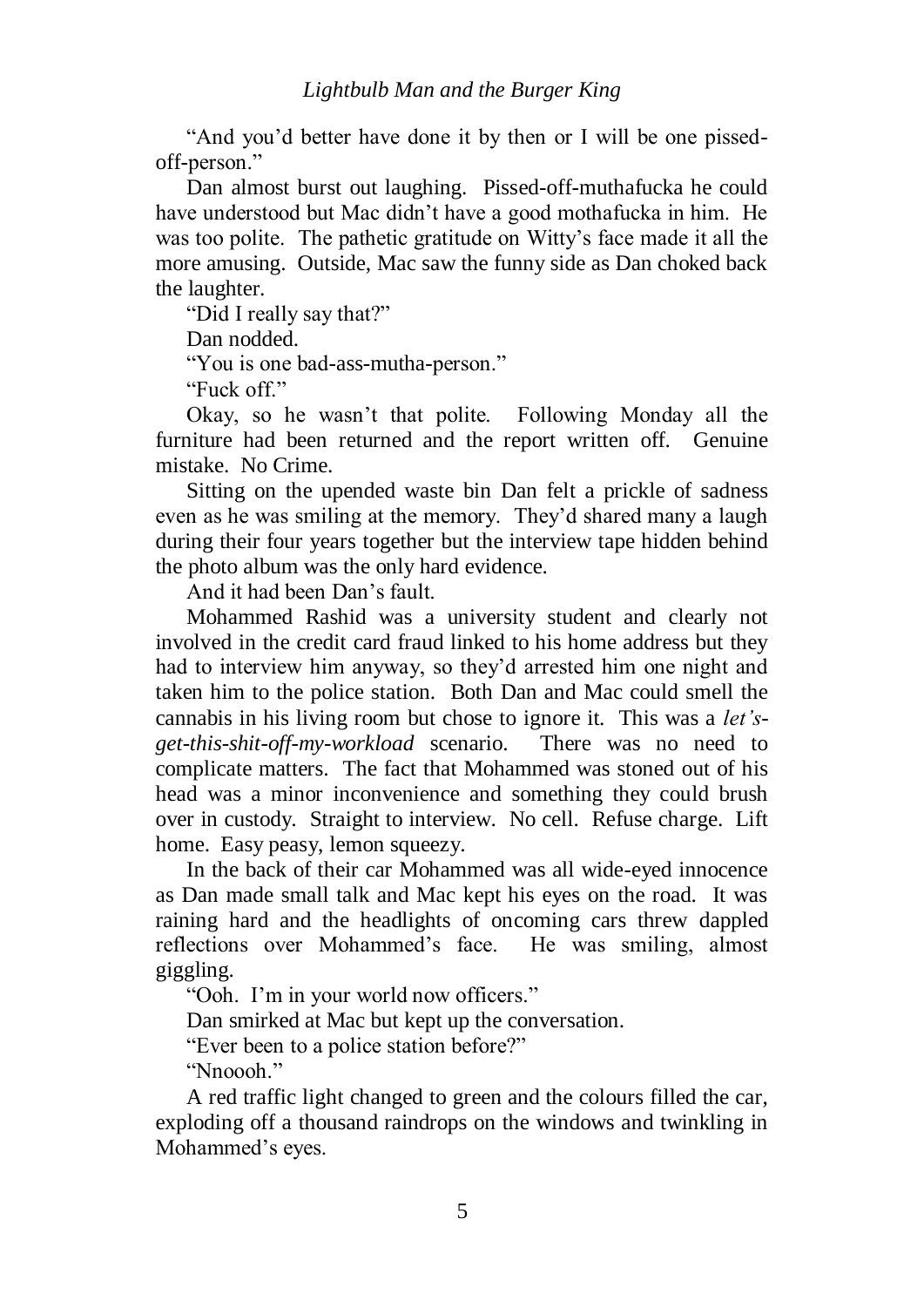"Wow. This is beautiful."

"Glad you like it."

Mac glanced across at Dan, who couldn"t help smiling at the prospect of a serious interview with this space cadet. Mac stifled a giggle of his own. This was surreal. By the time they reached the back yard of the custody suite all three were having such a good time that Dan had to put his foot down.

"Okay Mohammed. Serious now."

Mohammed blurted out a strangled laugh. Dan snapped at him.

"Serious! Come on. Straight face."

Mac barely held it together while they explained the circumstances to the custody sergeant. Credit card fraud using Rashid"s name. Goods delivered to his address. Communal entrance. Arrested to interview. Custody authorised.

They made it to the interview room before Mohammed set them off again.

"Ooh. I'm really in your world now aren't I?"

Dan turned away, tears forming in his eyes as his stomach tried to push another fit of giggles out through his mouth. Mac clamped his jaw tight shut. He explained the interview procedure and pointed out the microphone, prompting Mohammed to look at it as if it were the Koran.

Dan could see that Mac was struggling to keep a straight face.

"Mac. No laughing on interview. Suck it in."

And that of course was fatal. Once the tapes were running Mac made the introductions and only got as far as the caution before Dan had to turn away again, his stomach hurting from holding back the laughter. Tears ran down his cheeks. Mac saw the move and the caution degenerated into a strangled cry as his voice climbed the scales to a high-pitched squeal. Dan exploded, his laughter made all the funnier because he was trying to hold it back. Mohammed simply stared at them.

Playing the tape back later there were long pauses between questions interspersed with bursts of laughter and strangled giggles. At one point Mohammed took over.

"Come on officers. What"s the problem?"

More giggles as Mac tried to brush it off but his voice wasn"t recognisable any more, the words not forming because he was laughing so much.

"This is one of them hidden camera things innit officer?"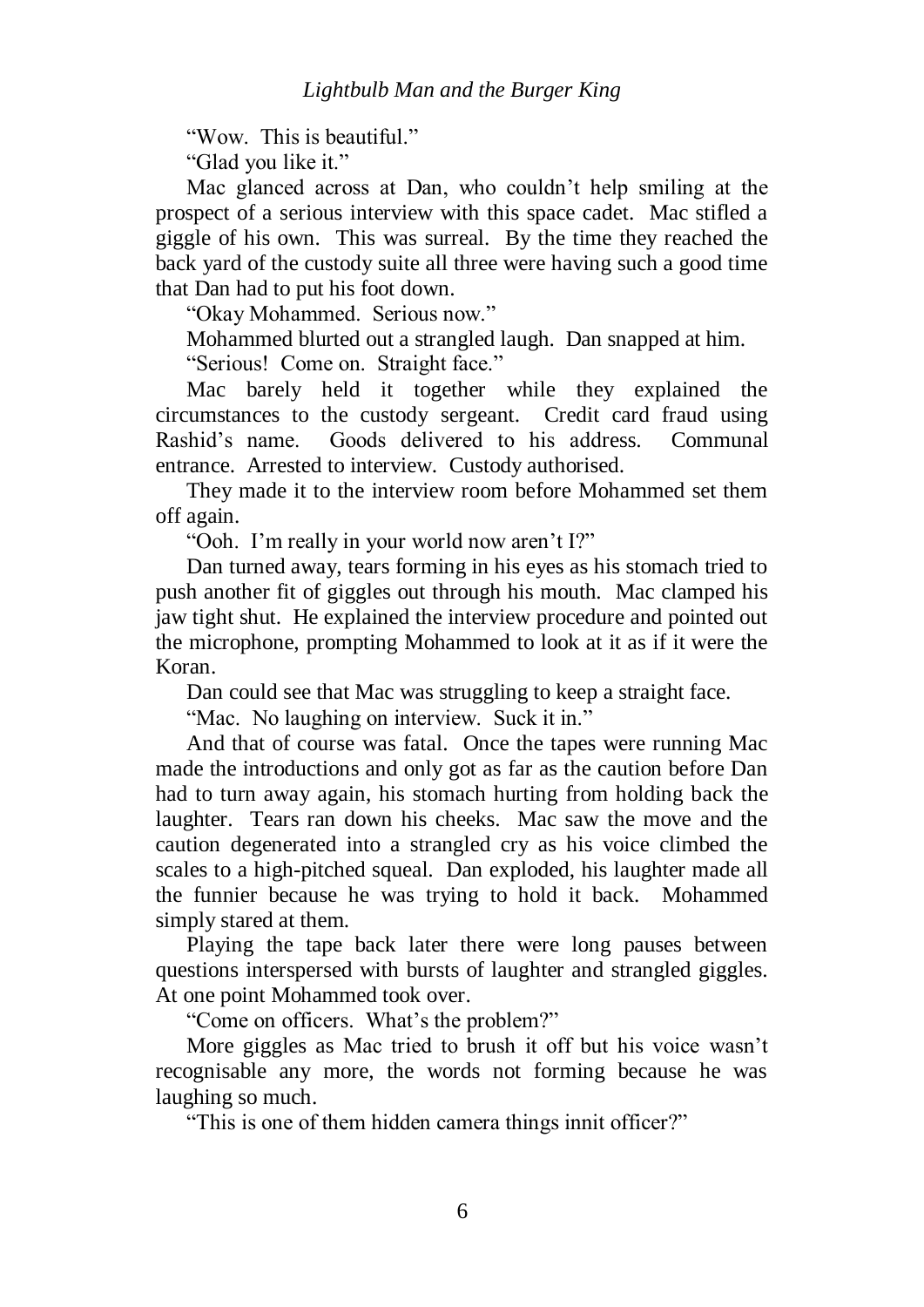#### *Lightbulb Man and the Burger King*

Mac managed to hold on long enough to ask very brief questions then he terminated the interview, apologising through the tears. After they"d dropped Mohammed back home they quickly wrote the crime off and prayed the interview never had to be played at court.

Sitting on the upended waste bin Dan felt his throat constrict. He couldn"t help it. Thirty years of his life were about to come to an end and more importantly the best four years of that had already finished. Three months ago. He flicked to the last photo in the album. Mac and Dan standing at the open door of the Crime Managers' blue Astra. Mac had told him he was leaving to start his own business but neither of them knew just how final that leaving would turn out to be.

## $\blacklozenge$

Dan pushed open the Burger King door and went inside, his eyes automatically going to the drive-thru window. He could just about see the speaker outside where customers placed their orders. Mac"s voice drifted across the chasm of time.

*"What do you want, Lightbulb?"*

*"I want to know why Blockhead calls me Lightbulb."*

*"Is that banana or vanilla?"*

Dan pushed the memory aside and walked to the counter. The tables were empty and looked as if they"d been cleaned hours ago. How many people come out for a burger on New Year's Eve? The fryer looked up from agitating his fries. Dan couldn"t make out if he was startled at having a customer or irritated at being disturbed. He seemed to be enjoying the therapy of stirring, like stoking the fire or watching waves crash onto the beach.

The wall clock showed five to midnight.

A chill bristled the short hairs on the back of Dan"s neck and he glanced over his shoulder but the door was closed. The restaurant empty. Dan felt uneasy but put it down to having his last milkshake on his last ever tour of duty.

Or it could have been something else.

His copper's nose for trouble itched and he almost sneezed. He and Mac had shared that intuition and he knew he shouldn"t ignore it but tonight was different. Tonight there was no Mac. And tonight he was no longer a copper. Almost. The fryer stood waiting with a spatula in his hand. Somewhere in the back a young girl in an apron packaged burgers and slid them in the top of the servery. Outside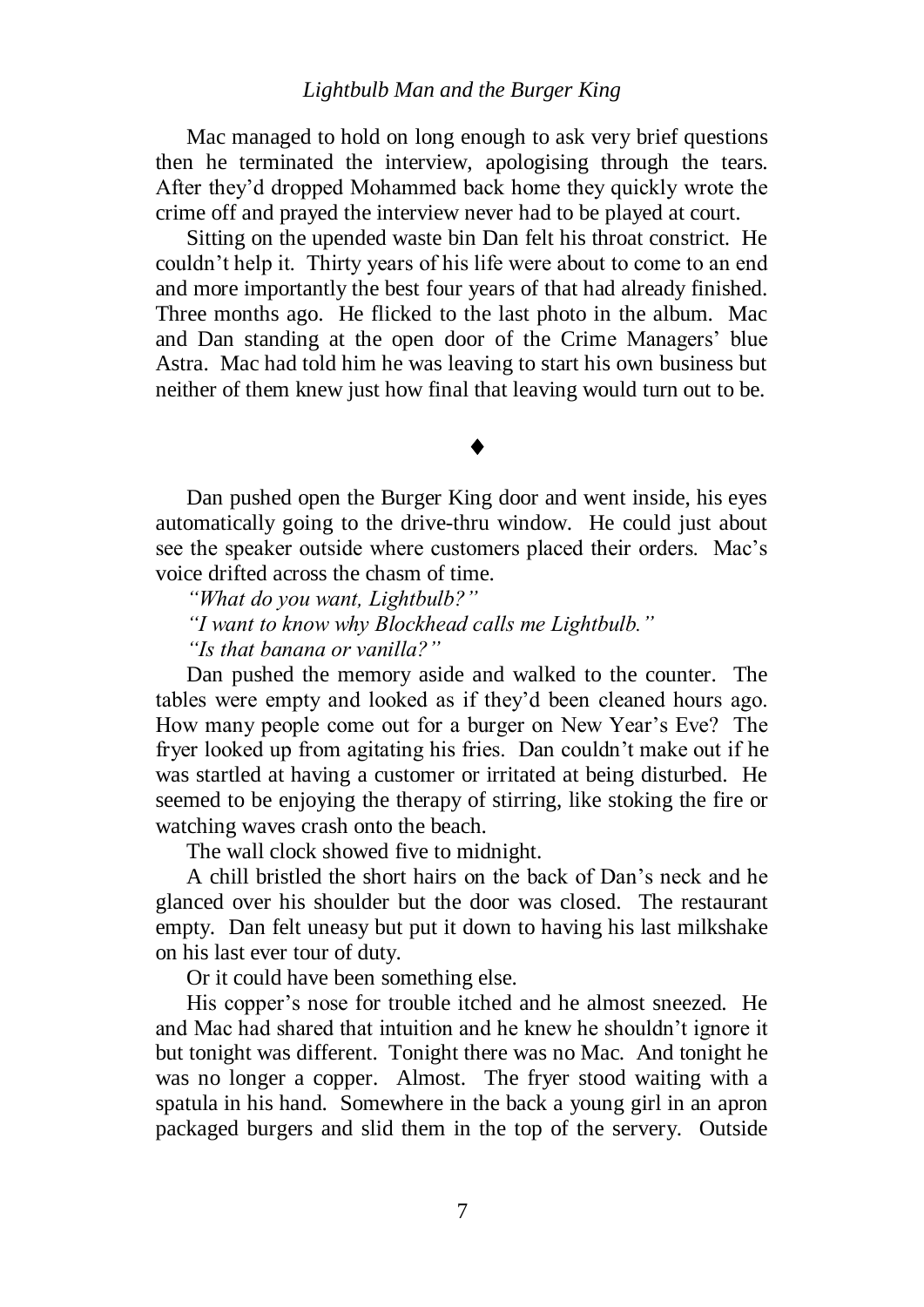something white fluttered in the darkness. Just one or two. The fryer broke the spell.

"Yes? What"ll it be?"

Dan didn"t need to look at the colourful photos above the counter. Mac had been the one for having a burger between meals, that's why they nicknamed him the Burger King, but for Dan it was always the same.

"Banana milkshake please."

"Medium or large?"

*Back in the car again. Mac asking him the same question. And Dan giving the same answer.*

*"Medium or large? What the fuck happened to small? How can you have a medium if there's no small for it to go between?"*

*Mac ignored the question and replied into the…*

"Medium," Dan said. "No. Make it large."

For four years he"d been having a medium banana shake. This being his last night he decided to push the boat out.

"Yes. Large please."

The fryer looked disappointed that he wasn"t having fries.

"Anything else?"

Dan shook his head and laid exact change on the counter. The fryer shouted the order to the girl in the back even though he wasn"t exactly busy himself. There must be a pecking order even at Burger King. The lad was probably duty manager tonight. Milkshakes were beneath him. When he looked out front again his eyes suddenly grew large and the false smile froze on his face. Dan felt the hairs stand up on the back of his neck again only this time he heard the door swing shut.

## $\blacklozenge$

"Don"t any fucker move."

Desperate eyes stared out beneath beetled brows. The scruffy overcoat hung in folds across bony shoulders, almost reaching the ground and hiding a pair of trousers that Dan would have bet his pension had holy knees. Scuffed black trainers completed the picture of a life that had begun on the bottom rung and gone downhill from there. The eyes darted between Dan and the duty manager but all Dan could look at was the knife in the intruder's right hand, knuckles wrapped so tight around the handle that all the blood was driven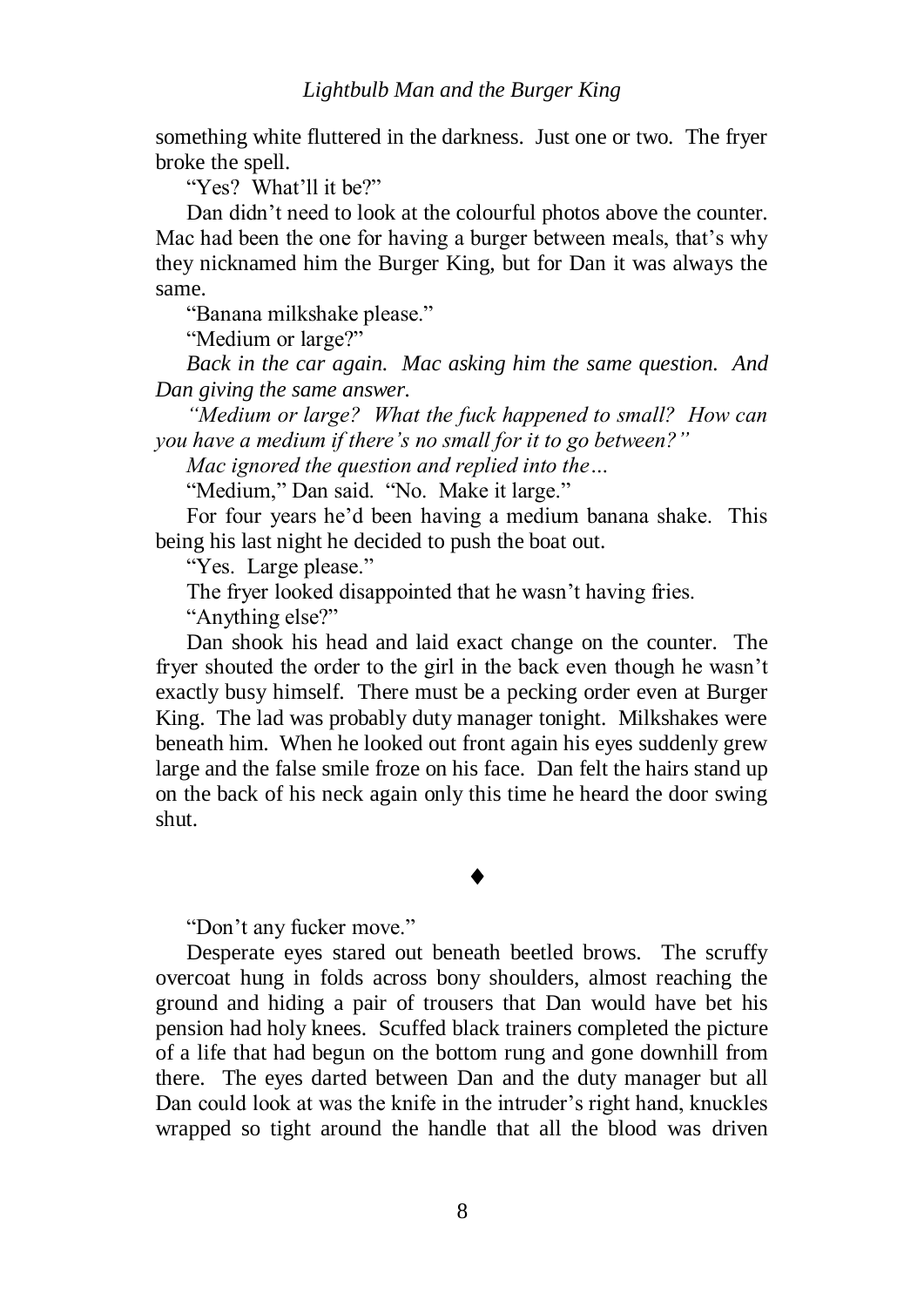away. He waved the knife towards the colourful photos above the counter.

"Double cheeseburger meal and a chicken deli wrap."

The duty manager was frozen to the spot. The knife flicked towards him.

 $N_{\rm OW}$ "

Suddenly he reverted to being the fryer, no more in charge than Trigger was in charge of The Lone Ranger. He didn"t know where to start.

"W-w-what drink do you want with that?"

"Banana milkshake. Medium."

The fryer looked nonplussed.

"Milkshakes don"t come with meal deals. Just Pepsi or Tango."

The knife flashed at the fryer, light glinting off the blade.

"They come with whatever I say they come with."

The fryer dropped the spatula and it clattered on the tiled floor. He picked it up, holding it by the wrong end.

"Do you want to go large?"

"Fuckin" right I do."

Angry eyes turned from the fryer to Dan and there seemed to be a hint of recognition in them. The anger turned down a notch but Dan had never seen the man before. He was concentrating on the blade and wondering just how stupid you"d have to be to rob a Burger King with a butter knife.

The man directed his attention to the fryer again, his voice dropping an octave, as it became a whisper that everyone could hear.

"And you"d better do it. Or I will be one pissed-off-person."

Then Dan realised just how witless some people could be. Anyone who would steal North Country Housing furniture was certainly dumb enough to use a butter knife as an offensive weapon. Dan held his arms wide apart, palms up. Non-threatening.

"Tom Witty? That you?"

Witty swung the knife in Dan"s direction, the posture all aggression but the knife completely laughable.

"Tom. You gonna butter your burger with that?"

The knife wavered. He might as well have been threatening Dan with a whoopee cushion. The fryer didn't seem to notice because he handed the meal deal bag to Witty then stepped back. He wasn"t going to get buttered over a double burger and fries. Milkshake or no milkshake. Witty gripped the knife tighter. Dan was acutely aware of the lack of radio traffic. The lack of a radio altogether. Not to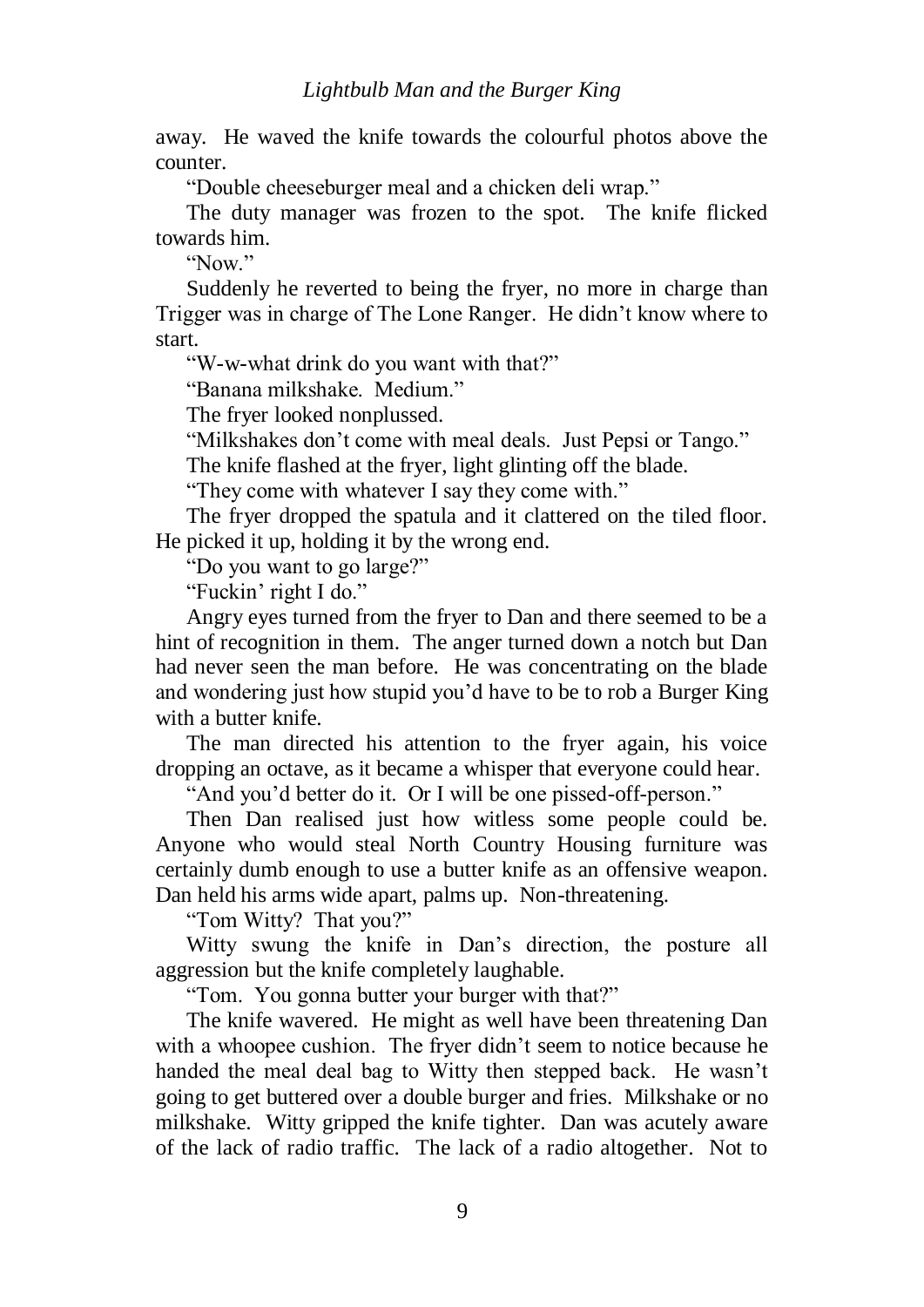mention the lack of any protective equipment, gas, or cuffs. He tried to think what Mac would have done.

"Okay Tom. Here"s what you"re going to do. You are going to give the burger back and apologise. I"ll have a word with them and they won"t make a complaint."

To the fryer.

"Will you?"

The fryer shook his head.

"And you"d better do it. Or *I* will be the pissed-off-person."

Nobody moved. The fryer kept his distance. The girl stood transfixed behind the servery. And Dan kept his hands outstretched. Witless Witty slowly began to move backwards away from the counter. Dan lowered his arms.

"And I mean *really* pissed off."

Witty stopped. He looked uncertain. The knife arm sagged as if the blade was too heavy and he let out a sigh that emptied his lungs.

"Your partner was good to me. To us. But there"s no more us. Just me."

"Yes, well. There's no more us for me either. Mac's gone."

He was surprised just how much saying it out loud made it real. He"d been living denial for the past three months and even clearing out his locker hadn"t brought the truth home as much as telling Witless Witty. It also broke Witty"s resolve. He handed the meal deal back, turning his wrist over as he dropped the bag on the counter. Dan saw fresh scars on the heal of his hand and wondered what possessed a man to chose such an inadequate weapon for attempting suicide. And what made him such a bad shot that he missed his wrist altogether.

The tension vanished as soon as the bag was down. The knife was no longer a threat, just a symbol of another futile attempt. The fryer became the duty manager again, all jumped up self-importance, but Dan stepped in quickly before he demanded that Witty be arrested.

"Add that to my milkshake. How much?"

He paid the extra then handed the meal deal to Witty. The wall clock clicked over to midnight.

"Happy New Year."

"Happy New Year"

The counter staff were just happy to see the odd couple heading for the exit, Witty holding the door open for the retiring policeman. Winter cold-snapped them both awake as their feet crunched on a